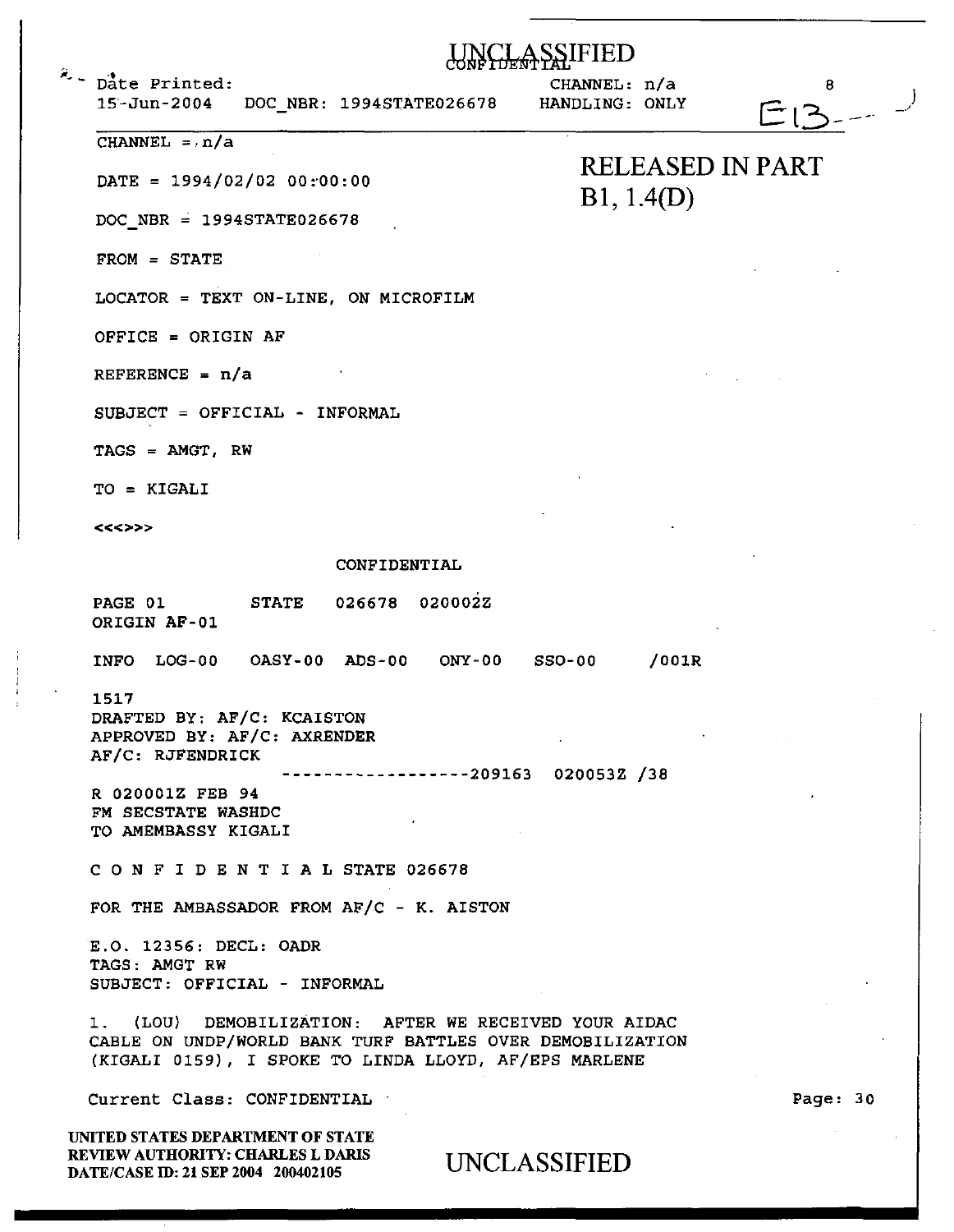### **UNCLASSIEIE**

Date Printed: 15-Jun-2004 DOC\_NBR: 1994STATE02667B

CHANNEL: n/a HANDLING: ONLY

URBINA, AND IO TO DISCUSS THE PROBLEM. THERE WAS GENERAL AGREEMENT THAT UNDP AND THE BANK SHOULD COORDINATE THEIR EFFORTS AND NOT WORK AT CROSS PURPOSES AND THAT POST HAS A VALID CONCERN ABOUT THE POSSIBLE DELAY IN THE UNDP ROUNDTABLE. AS YOU KNOW, LINDA ATTENDED THE UNDP MEETING IN NEW YORK ON JAN. 24. SHE SAID SHE MADE IT CLEAR THAT, CONFIDENTIAL

#### CONFIDENTIAL

PAGE 02 STATE 026678 020002Z GIVEN THE IMPORTANCE OF A SUCCESSFUL DEMOBILIZATION, WE DID NOT WANT TO SEE A DELAY IN UNDP ROUNDTABLE. JEROME CHEVALLIER FROM THE BANK WAS THERE, SO HE KNOWS OUR POSITION NOW. AT THE SAME TIME, AF/EPS PASSED YOUR CONCERNS TO DEAN KLINE AT THE USED OFFICE. HE SAID HE WOULD CONSULT WITH TREASURY AND REPORT BACK TO MARLENE BEFORE PASSING OUR CONCERNS TO BANK OFFICIALS. LINDA HAS DRAFTED A FRONT CHANNEL ON THE NEW YORK MEETING, WHICH IS IN THE CLEARANCE PROCESS, AND EPS PLANS A REPORT AFTER THEY HEAR BACK FROM DEAN.

2. (LOU) DEMOBILIZATION (SUITE): WE HEAR THROUGH THE GRAPEVINE THAT YOU ARE THINKING OF ATTENDING THE DEMOBILIZATION ROUNDTABLE IN GENEVA. PLEASE LET US KNOW IF THIS IS SO. (OR MAYBE YOU ALREADY MENTIONED THIS TO ME AND I FORGOT?) AT THIS TIME, WE HAVE NO INTENTION OF SENDING ANYONE FROM AF, SINCE AID IS ALREADY GOING AND THEY'RE THE ONES WHO WILL BE PUTTING UP WHATEVER MONEY WE HAVE TO CONTRIBUTE. (AS FOR A POSSIBLE ESF CONTRIBUTION, WE ARE STILL HOLDING OUR MEMO TO THE SIXTH FLOOR PENDING RECEIPT OF THE INFO ON WHAT OTHER DONORS MIGHT BE DOING.)

3. (C) HOUPHOUET MARGINALIA: WE UNDERSTAND THAT HABYARIMANA WILL PROBABLY ATTEND THE HOUPHOUET FUNERAL IN COTE D'IVOIRE. YOU SHOULD KNOW THAT WE HAVE PROPOSED THAT A/S MOOSE MEET WITH HIM *ON* THE MARGINS OF THE FUNERAL. WE WOULD USE THE BRIEF MEETING TO REINFORCE OUR MESSAGE THAT THE RWANDANS BETTER GET THEIR ACT TOGETHER AND FORM THE NEW GOVERNMENT ASAP. WE'LL KEEP YOU ADVISED.

4. (U) ENDLESS YEAR-END REPORTS: I JUST WANT TO TAKE CONFIDENTIAL

#### CONFIDENTIAL

PAGE 03 STATE 026678 020002Z TIME OUT TO COMMEND YOU FOR YOUR TIMELY SUBMISSION OF A WHOLE SLEW OF SOMETIMES ONEROUS YEAR-END REPORTS,

Current Class: CONFIDENTIAL

Page: 31

### UNCLASSIFIED

B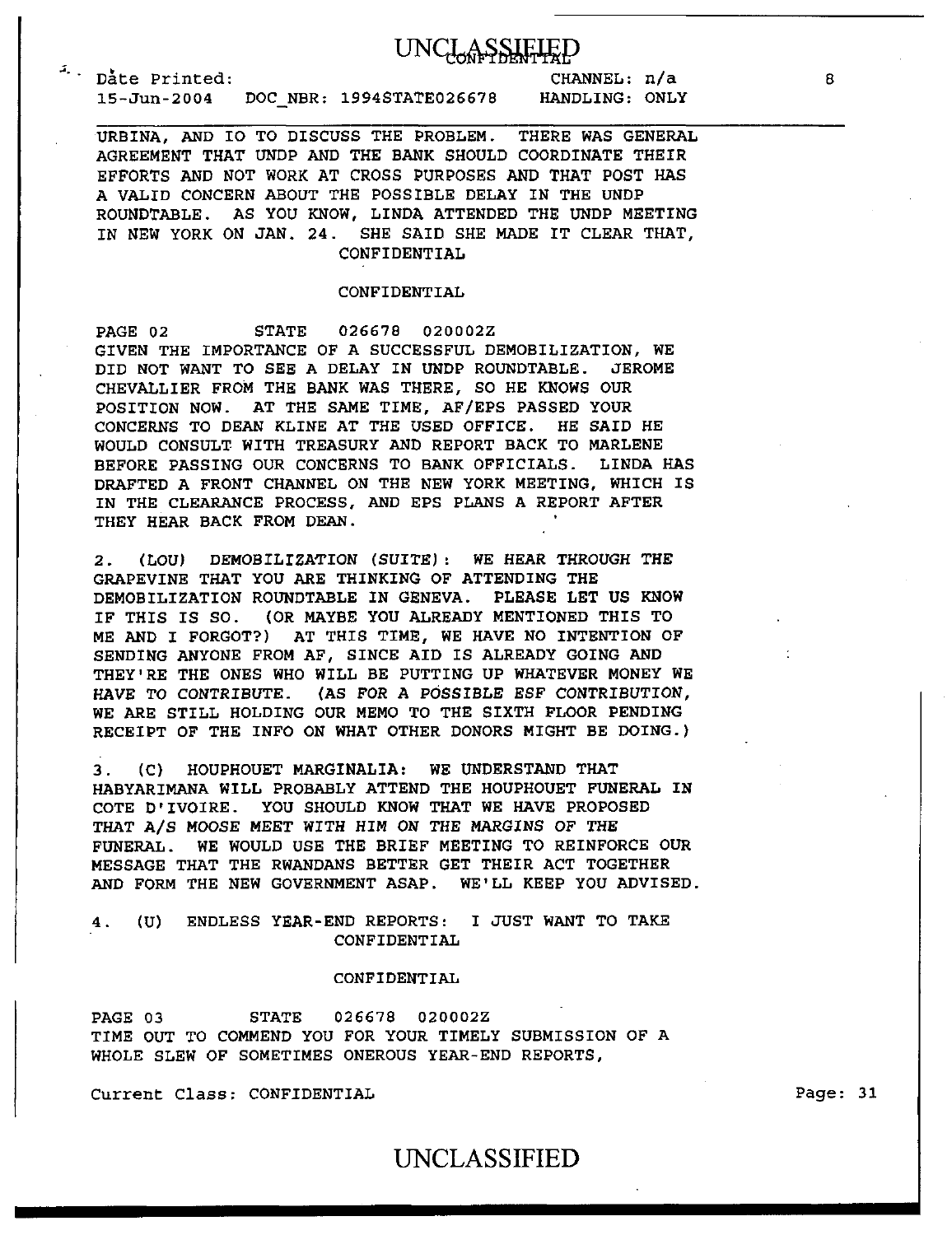## **CLASSIFIED**

Date Printed: 15-Jun-2004 DOC NBR: 1994STATE02667B

CHANNEL: n/a HANDLING: ONLY

BEGINNING WITH THE HUMAN RIGHTS REPORT, THROUGH THE MPP, THE FOREIGN ECONOMIC TRENDS, AND THE DEMOCRACY AND HUMAN RIGHTS PLAN. (I'VE PROBABLY FORGOTTEN ONE OR TWO.) CHURNING THESE THINGS OUT IS HARD ENOUGH WHEN YOU'RE AN SEP POST, BUT IT'S DOUBLY DIFFICULT WHEN YOU'RE SWAMPED WITH POLITICAL WORK, AS YOU ALL HAVE BEEN RECENTLY, AND WHEN ALL THE REPORTS SEEM TO BE DUE AROUND THE SAME TIME. PLEASE PASS MY THANKS TO YOUR STAFF, WITH SPECIAL KUDOS FOR JOYCE FOR HER HUMAN RIGHTS/DEMOCRACY WORK AND LAURA FOR THE ECON TRENDS REPORT. JUST A REMINDER, THOUGH, THAT WE NEED YOUR RESPONSE TO OUR FEEDBACK CABLE ON THE MPP AS SOON AS POSSIBLE, AS WELL AS THIS YEAR'S POST REPORTING PLAN ....

CAME BY TO TALK RWANDA/BURUNDI WITH ME LAST WEEK. HE SAID HE THINKS HABYARIMANA IS TO BLAME FOR THE CURRENT IMPASSE AND IS BEHIND THE PARTY SPLITS. I TOLD HIM THAT WE THINK ALL SIDES SHARE RESPONSIBILITY FOR THE IMPASSE. THE GOOD THING ABOUT OUR POSITION IS THAT IT'S NOT ONLY RIGHT, IT ALSO ALLOWS US TO MAINTAIN OUR UNIQUE POSITION AS AN UNBIASED HONEST BROKER WHOSE ADVICE AND ADMONITIONS ARE RESPECTED BY ALL SIDES. AS YOU KNOW, THIS MADE US VERY EFFECTIVE IN ARUSHA AND SHOULD ONCE AGAIN WORK TO OUR ADVANTAGE AS WE PUSH THE VARIOUS PARTIES TO FORM THE NEW GOVERNMENT.

#### 6. (LOU) WERTHEIM CALLS: JOE WERTHEIM CALLED RECENTLY CONFIDENTIAL

#### CONFIDENTIAL

PAGE 04 STATE 026678 020002Z TO REPORT THAT HIS WORKERS AT THE TEA FACTORY ARE VERY NERVOUS AND READY TO HIT THE ROAD IN THE EVENT FIGHTING RESUMES. THE TUNISIAN UN (FORMER NMOG) MONITORS APPARENTLY TOLD JOE'S LOCAL MANAGERS THAT BOTH SIDES ARE AT HIGH ALERT. JOE ALSO REPORTS THAT THE LOCALS SAY THEY'RE HEARING MORE GRENADE EXPLOSIONS NOW THAN EVER BEFORE (EXCEPT DURING ACTUAL FIGHTING, I PRESUME) . ALL IN ALL, JOE (UNDERSTANDABLY) SOUNDED PRETTY CONCERNED.

7. (U) ARD BRIEFING: JUST THOUGHT YOU SHOULD KNOW THAT I BRIEFED THREE AID CONTRACTORS FROM THE ASSOCIATES IN RURAL DEVELOPMENT (ARD) LAST WEEK, PRIOR TO THEIR DEPARTURE FOR RWANDA TO BEGIN WORK ON THE USAID DIG PROJECT. THE TEAM WAS HEADED BY HARLIN HOBGOOD, WHO IS APPARENTLY AN OLD USAID HAND, AND INCLUDED PASCAL

Current Class: CONFIDENTIAL

Page: 32

## UNCLASSIFIED

Bl